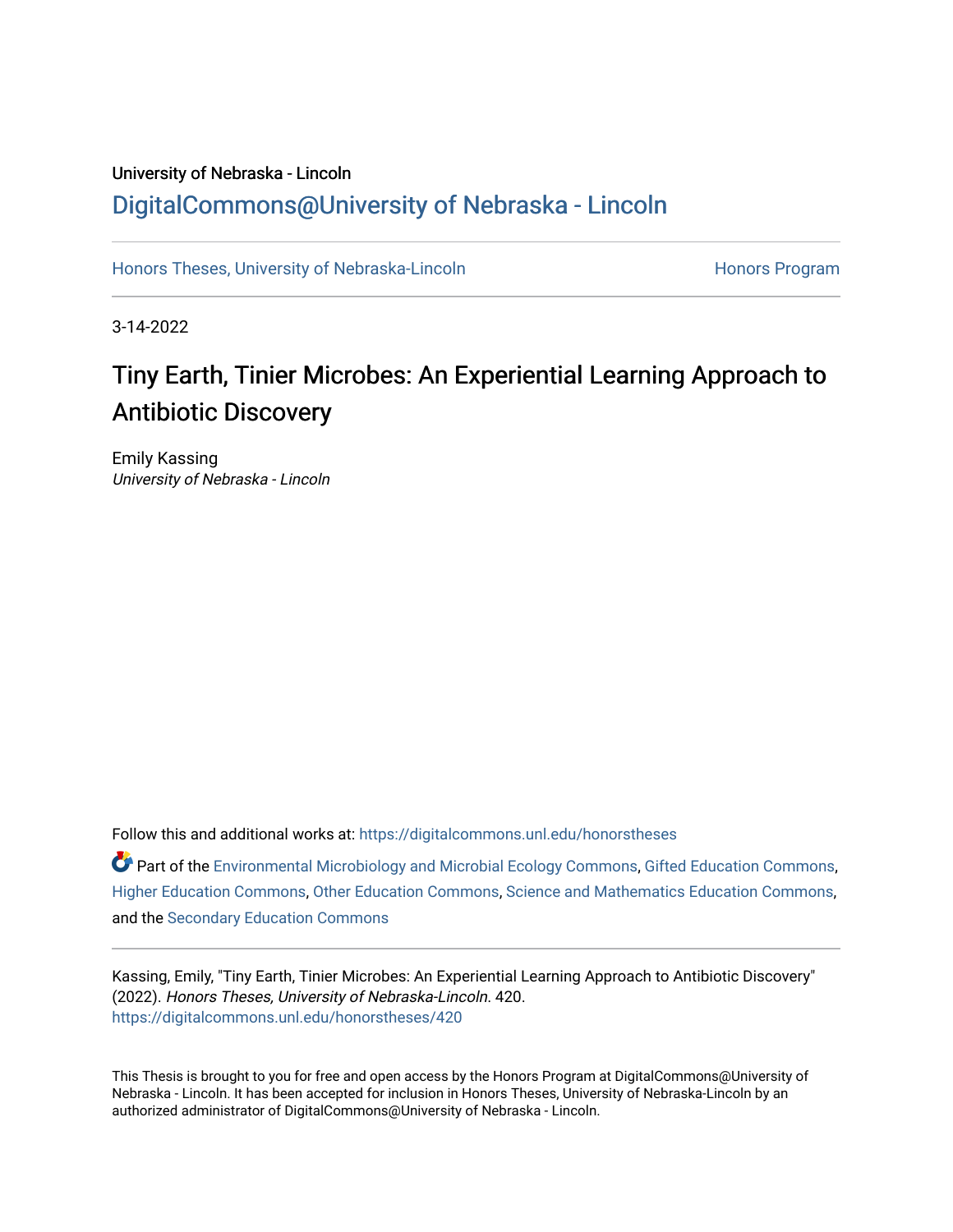## TINY EARTH, TINIER MICROBES: AN EXPERIENTIAL LEARNING APPROACH TO ANTIBIOTIC DISCOVERY

An Undergraduate Honors Thesis Submitted in Partial fulfillment of University Honors Program Requirements University of Nebraska-Lincoln

> by Emily Kassing, BS Biochemistry College of Arts and Sciences

> > March 10, 2022

Faculty Mentors Paul Velander, PhD, Biochemistry Tomas Helikar, PhD, Biochemistry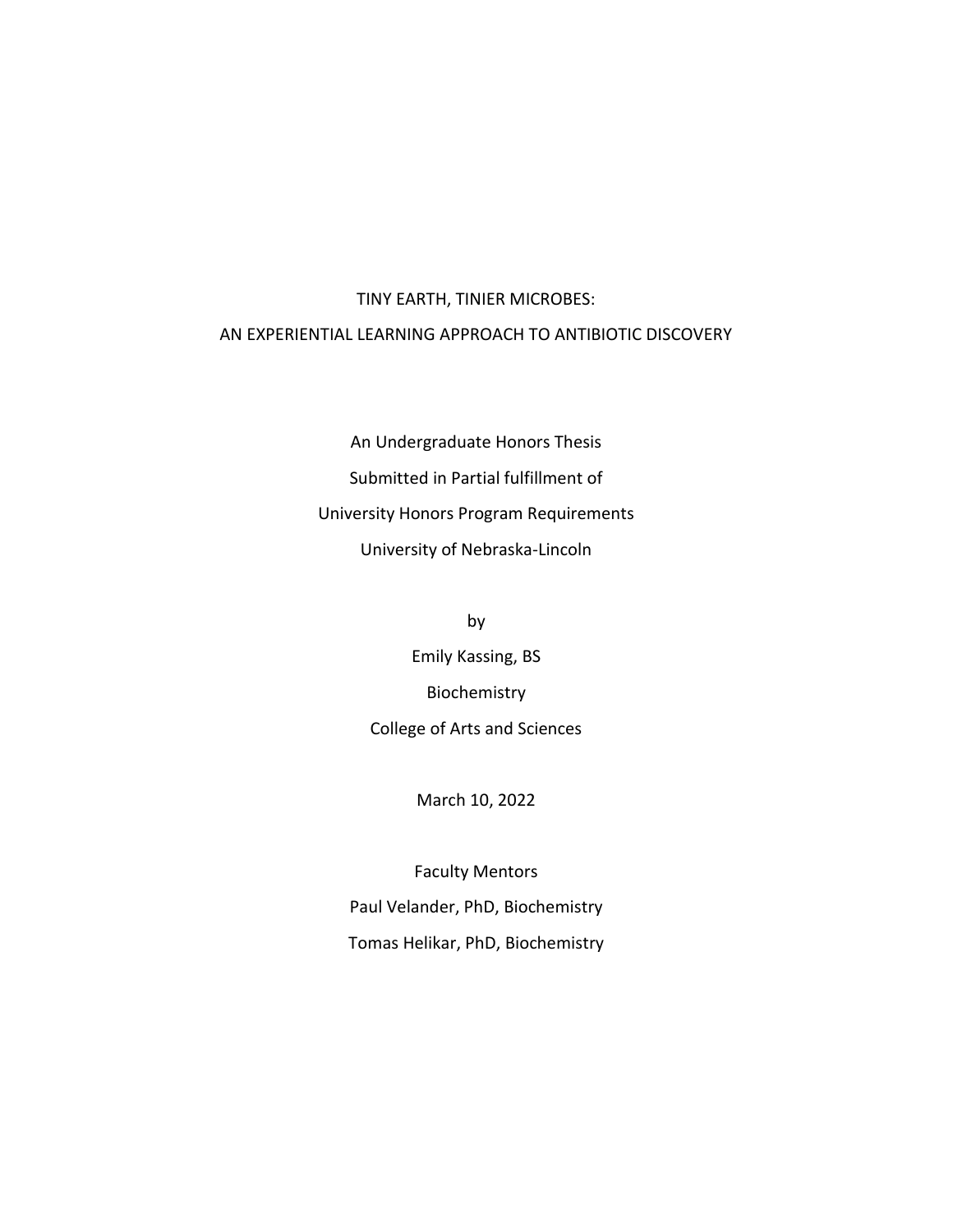#### **Abstract**

Antimicrobial resistance is one of the greatest global health challenges of the  $21<sup>st</sup>$  century as antibiotic discovery has slowed even as scientific knowledge about AMR has progressed. At the same time, science education has turned to active learning approaches like CUREs, or coursebased undergraduate research experiences, to achieve educational objectives while engaging students in real-life research. The Tiny Earth Project is a global research initiative that seeks to crowdsource antibiotic discovery by recruiting undergraduate students to screen soil samples for antibiotic producers. The goal of this study was to determine the viability of translating the Tiny Earth programming to a large-scale high school audience as assessed by the 3 aims of helping students develop 1) microbiology laboratory skills, 2) experimental design skills, and 3) positive scientific identity. Qualitative observations of 3 students in this pilot study suggest there is potential for expansion of the Tiny Earth project to a pre-undergraduate level, although data collection is still underway.

**Key Words:** Tiny Earth Project, antimicrobial resistance, CUREs, science education, EDAT assessment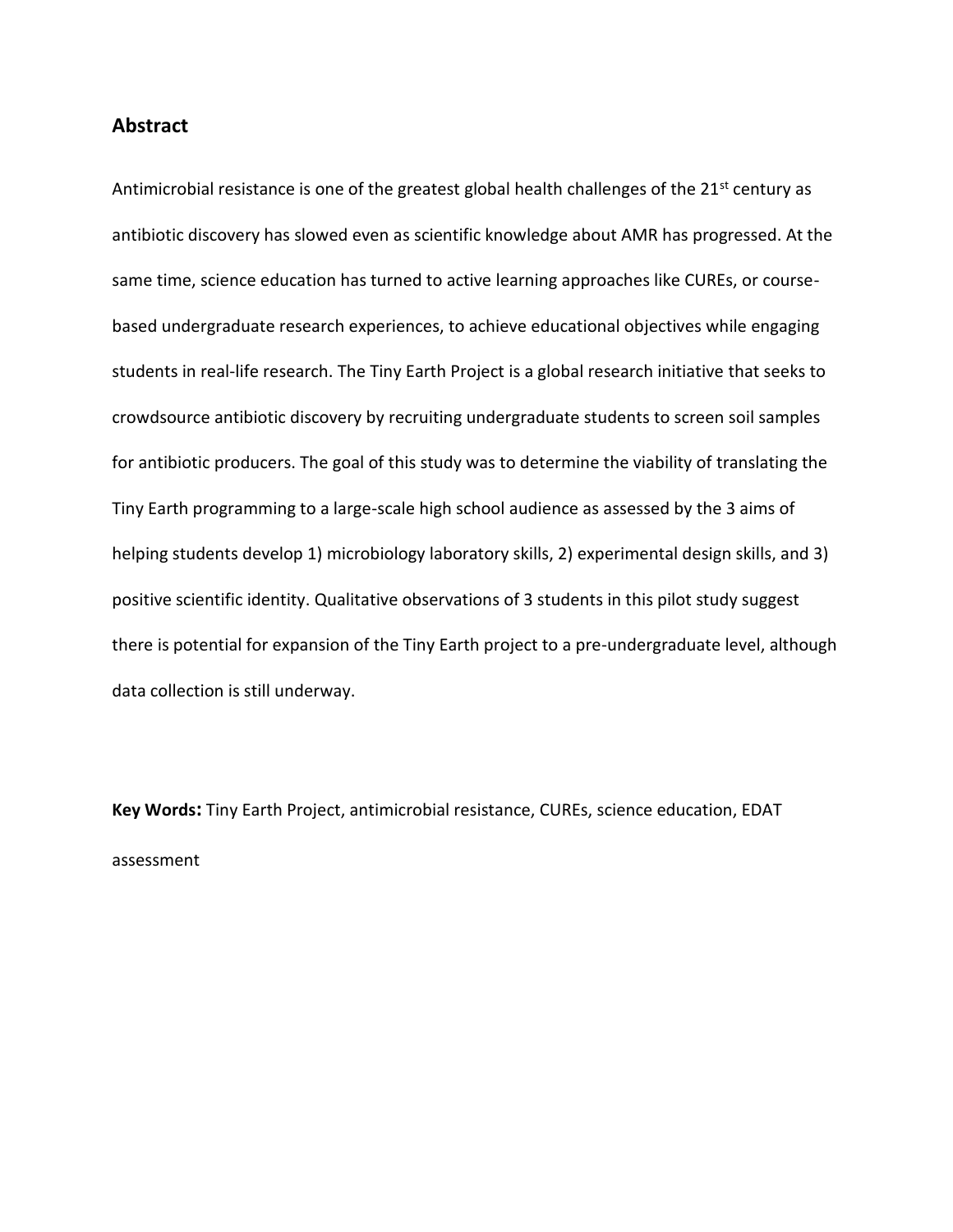## **Acknowledgments**

The author of this paper would like to express her appreciation to Dr. Paul Velander for his assistance in putting together and executing this project. Thank you additionally to Dr. Tomas Helikar for assessing this work. Thank you to Jodi Sangster and Nebraska EPSCoR for their funding and support. Thank you as well to Rhonda Griess and the UNL Department of Microbiology for use of their lab and resources. The author would also like to extend her gratitude to the Lincoln Science Focus program and the students of the study for their time, effort, and willingness to be guinea pigs on this new adventure.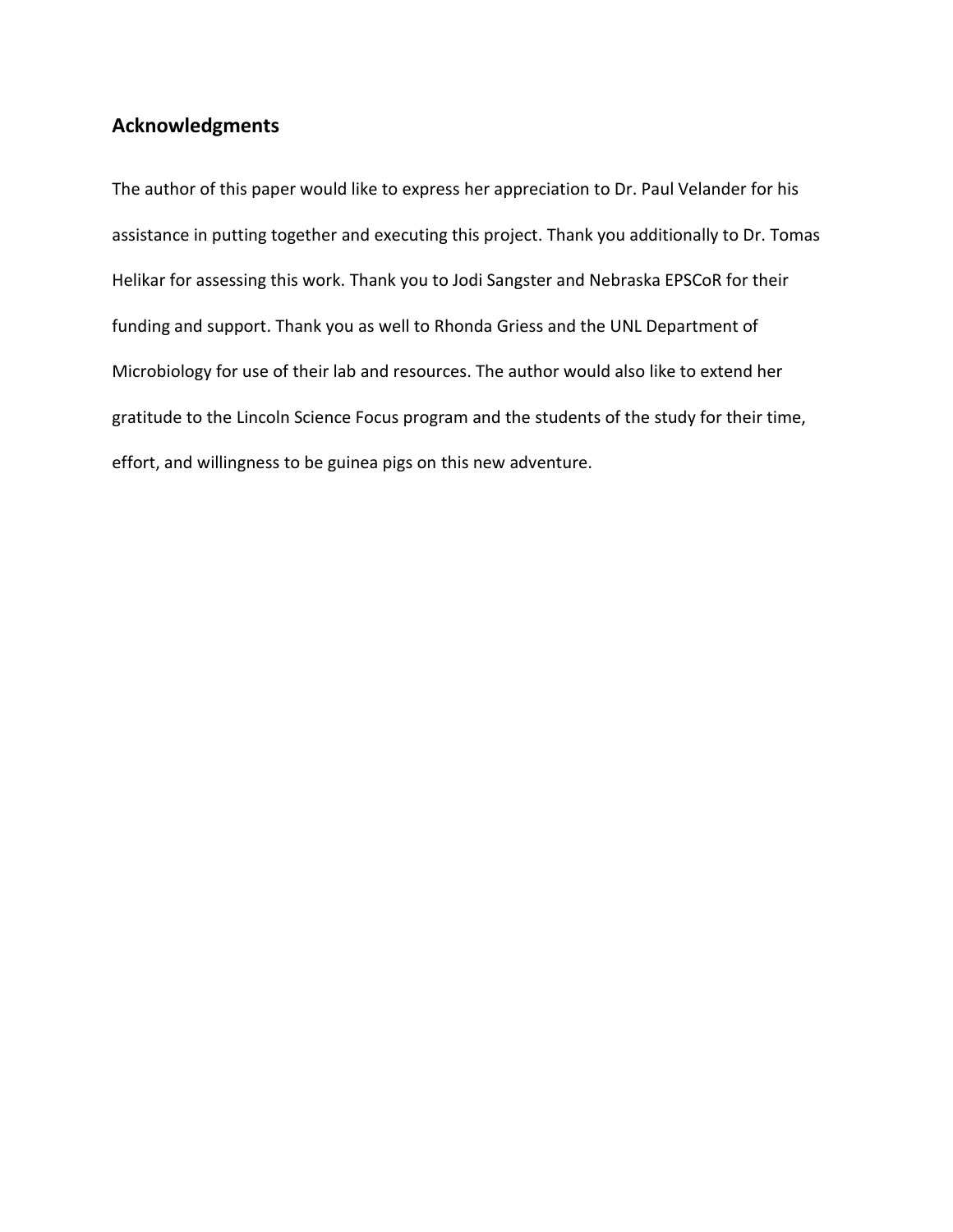#### Tiny Earth, Tinier Microbes:

#### An Experiential Learning Approach to Antibiotic Discovery

### **Introduction**

Science educators face the complex challenge of teaching students core scientific principles while also encouraging them to seek out new knowledge and contribute to novel discovery. While traditional classrooms may succeed in the first objective, passive learning formats like lectures often fail to promote scientific curiosity. However, course-based undergraduate research experiences, or CUREs, may provide an alternate framework for active science education in a laboratory setting. CUREs are laboratory courses designed around research questions with unknown answers that are applicable and relevant to the larger science community (1). These experiences are intended to promote inquiry-based, experiential learning by asking students to utilize their classroom knowledge to solve real-world problems. By having students engage with research questions without established answers, CUREs aim to increase scientific activism and ownership even before students graduate and leave the educational setting.

One such research challenge currently facing the scientific community is the need for antibiotic drug discovery. The World Health Organization (WHO) has declared antimicrobial resistance (AMR) to be one of the biggest biomedical problems of the  $21<sup>st</sup>$  century (2). By 2050, antimicrobial-resistant infections are expected to be responsible for 10 million deaths a year. Specifically, the WHO has issued a list of sixteen pathogen families, including a critical category of multi-drug resistant bacteria, that pose an urgent or serious threat to global health. The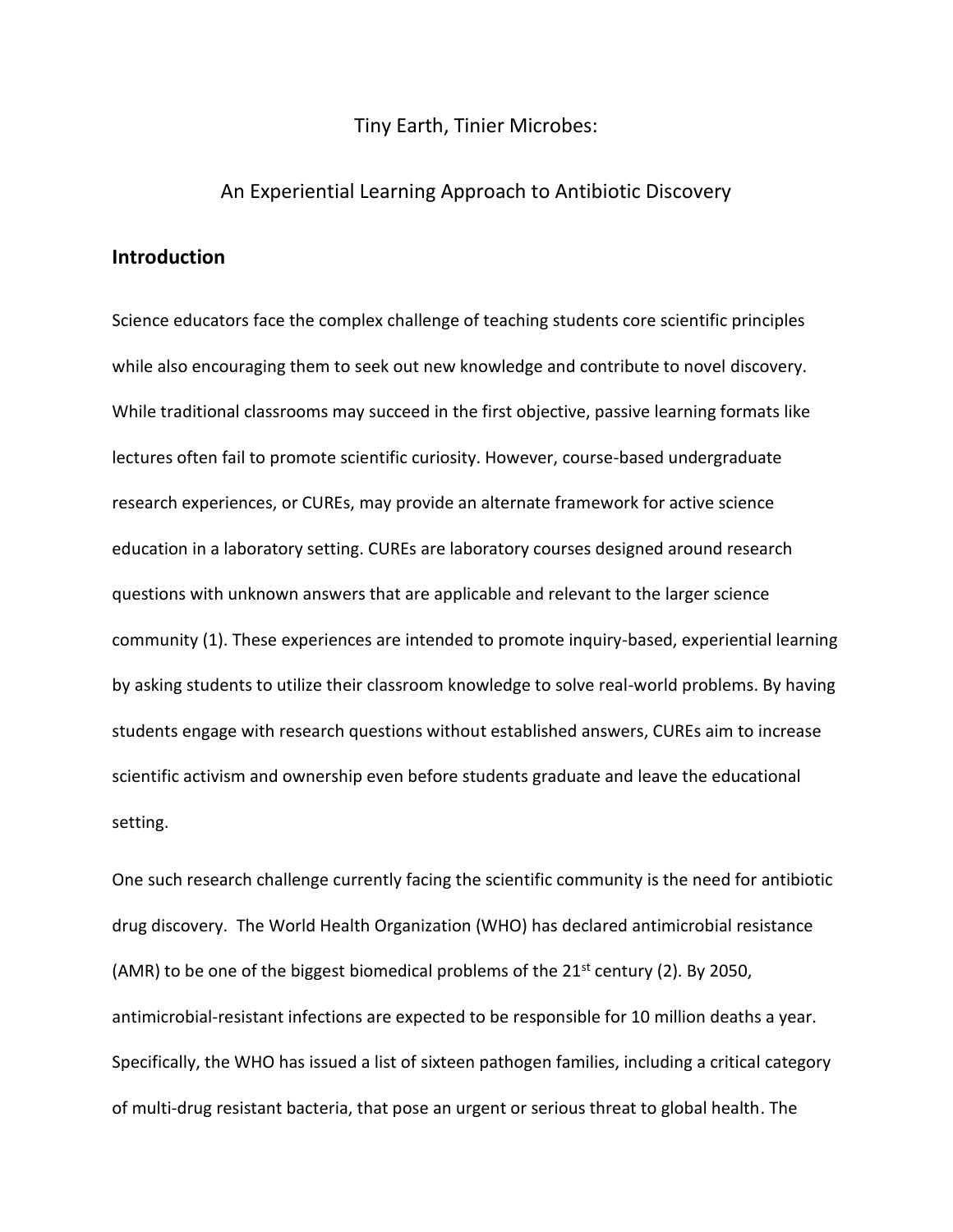problem with AMR is two-fold. The first part of the problem is that bacteria, viruses, and fungi continue to develop mechanisms for resistance against antibiotics already in use. Microbes are developing mechanisms that allow them to modify antibiotic targets; destroy, modify, and export antibiotics; and, most problematic for development purposes, limit antibiotic penetration into the cell (3). The second part of the problem is the slow progress of antibiotic discovery. Most antibiotics currently in use today were discovered with soil sampling techniques during the 1940s to 1960s, considered to be the "golden era of antibiotic discovery"(4). Since then, synthetic antimicrobials have had limited success, despite growing understanding of antibiotic targets, due to the difficulty of finding antibiotic products that penetrate the membrane. Gram-negative bacteria have made this particularly challenging.

The Tiny Earth Project is a CURE-like project which aims to address the problems of active science engagement and antimicrobial resistance by crowd-sourcing the search for new antibiotics. The project, in its original form, recruits STEM undergraduate students to perform microbiology techniques such as serial dilutions, bacterial culture, and PCR to screen soil samples for antibiotic producers. Since its inception, this programming has had profound gains at the undergraduate level, and more recently also been shown to be potentially adaptable to engage younger audiences, including high school students (5). However, little if any has been done to assess if the Tiny Earth platform can be implemented through formal educational programming at the secondary level. To close this gap and in collaboration with Nebraska EBSCoR, the University of Nebraska-Lincoln Microbiology Department, and the Lincoln Science Focus program (LSF), we are currently delivering an adapted version of the Tiny Earth program to pilot its potential functionality as a sustainable and formal curricular option within a high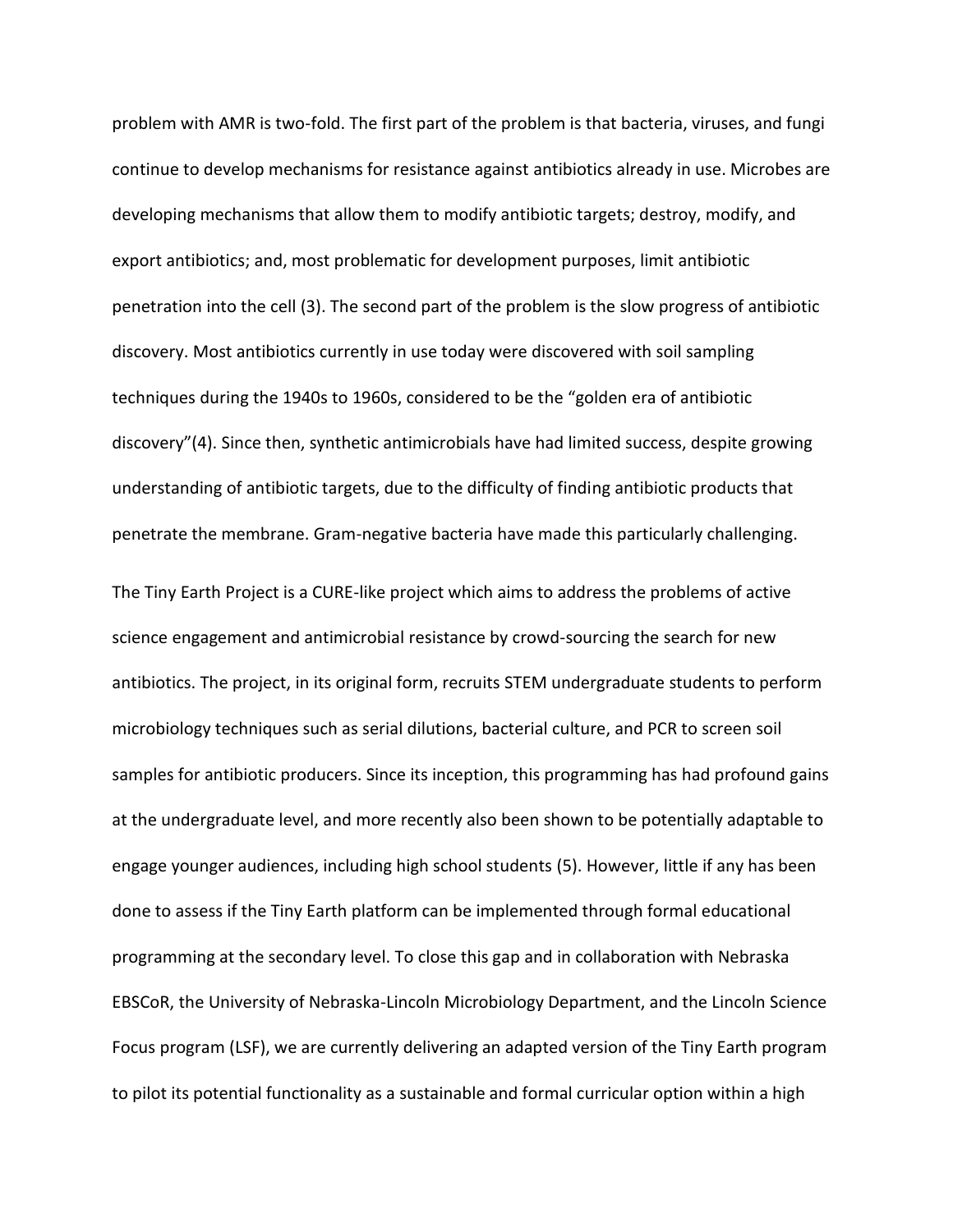school classroom setting. The *question* guiding this endeavor is "Can we use authentic research experiences to improve high school education relating to student attitudes and experimental design skills". To investigate this, we are leveraging various aspects of the Tiny Earth soil antibiotic discovery program to serve as a research platform for three high school students within the LSF to complete their senior thesis projects. Our *long-term goal for this project* is to establish a larger-scale, CURE-like platform that can be leveraged to serve surrounding high schools to promote science engagement and literacy at a pre-undergraduate level. The *overall objective for the current pilot study* is to develop, adapt, and fine-tune soil screening microbiology protocols and activities that are optimized for entire cohorts/classrooms of high school students in the future. With these protocols and weekly activities, we plan to achieve these specific aims:

**1. Develop basic student laboratory competencies in microbiology, while screening for novel (soil) antibiotic producers/resisters.**

*We will introduce and practice lab techniques* **such as serial dilution, spread plate, and quadrant streak to culture bacteria. Students will practice these techniques** *in two stages—the first with a known monoculture sample, and the second with students' experimental soil samples—students will have the opportunity to practice techniques over multiple weeks and analyze successes and errors from different approaches. Importantly, culturing unknown microorganisms from soil samples provides an authentic research platform for students to investigate and identify potential new sources of antibiotic activity and or antimicrobial resistance.* 

**2. Develop student experimental design skills.**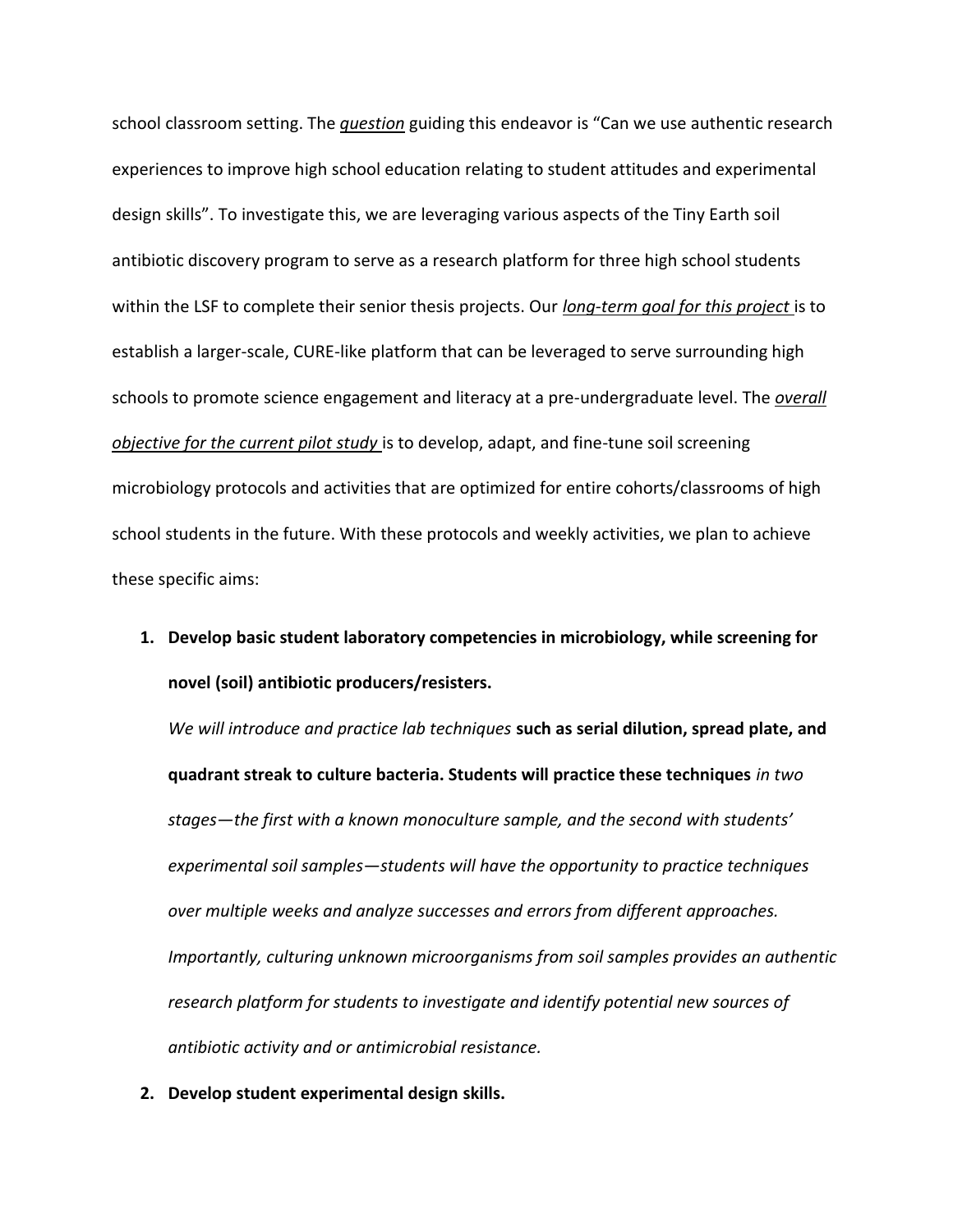*Students will be required to co-develop research protocols that include designating essential elements of experimental design, such as defining a research question or hypothesis, as well as utilizing positive and negative controls to address said question or hypothesis. In doing so, students will gain essential scientific thinking skills in both planning and performing authentic research.*

#### *3.* **Promote a positive student science identity.**

*Students will be given opportunities to develop mastery over a variety of different experimental protocols. During this time, we will encourage students to focus on their developing skills and content knowledge, which includes improving their ability to troubleshoot issues that arise during experimentation. In this context, the goal is to promote student confidence and independence in the laboratory setting. Ultimately, we hope these gains result in a more robust science identity that enhances the number of future students that pursue STEM careers.*

#### **Materials and Methods**

#### *Wet lab experimental procedures:*

Methods for soil sample preparation and antibiotic screening were adapted from the Tiny Earth Instructor and Student Guidebooks. The remaining protocols were adapted from the UNL Microbiology Department's protocols for BIOS 314 Microbiology Laboratory.

*Serial dilutions and quantifying samples based on spectrophotometric signals:*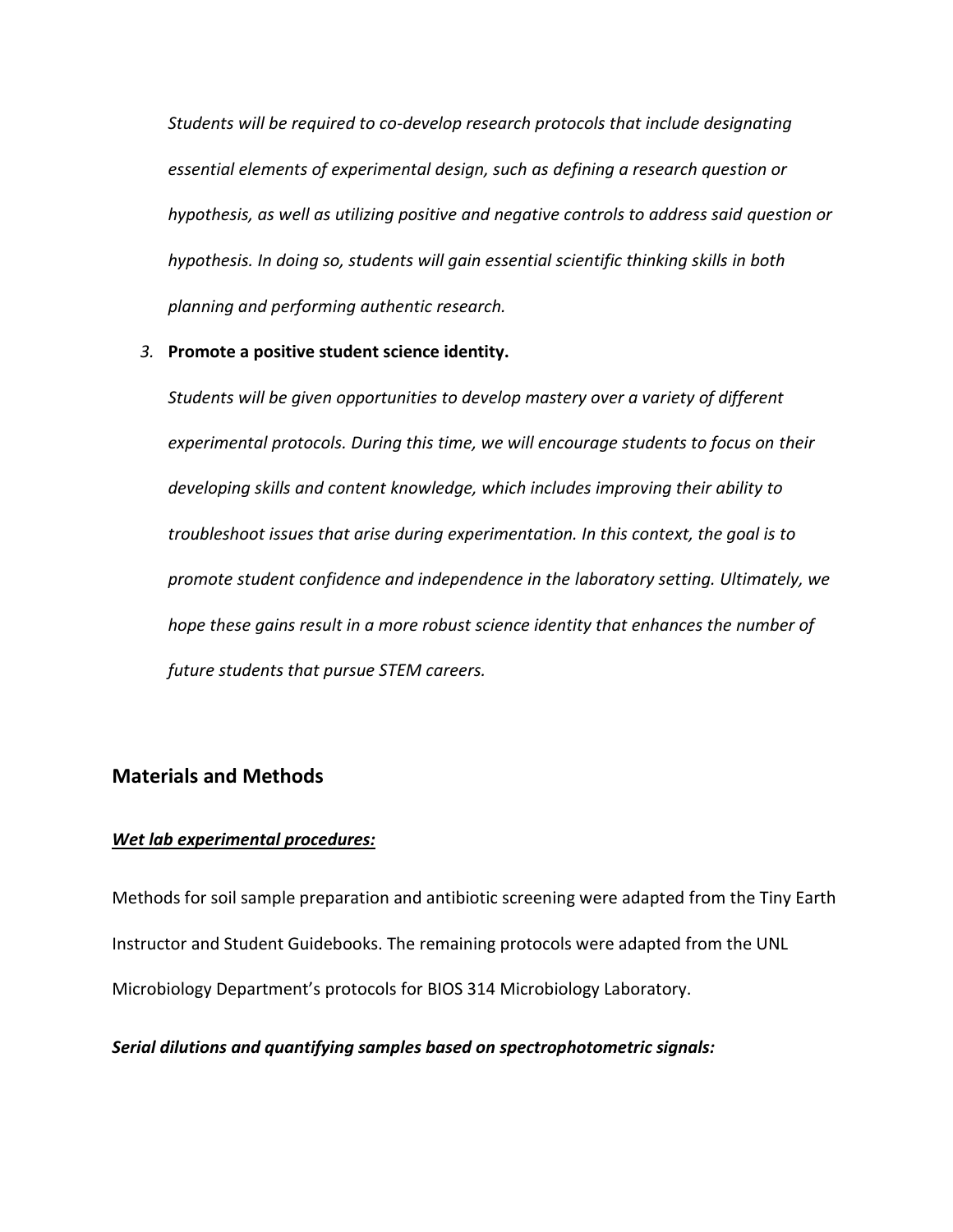A serial dilution activity was implemented to demonstrate Beer's law and its role in the creation of standard curves. The activity was carried out over two lab sessions, first using Nigrosin dye and then using *E. coli* liquid culture. Students performed serial dilutions according to the equation  $M_1V_1=M_2V_2$  and then measured the optical density at 600 nm to demonstrate the use of spectrophotometric techniques in microbiology. The use of *E. coli* liquid culture also introduced the concept of colony-forming units (CFUs) and the necessity of dilutions when attempting to count and isolate colonies. As part of these lab sessions, students learned how to perform spread plate technique on liquid cultures.

#### *Soil sample processing and culturing conditions*

Students initially began plating their soil samples using a 1:10 dilution of 1 gram of soil per 9 mL distilled water to make a liquid culture for spreading. They performed serial dilutions on the soil slurry and plated dilutions  $10^{-1}$  to  $10^{-8}$  using spread plate technique to determine the optimal concentration for isolation of single colonies. Students then selected single colonies and performed quadrant streaks on LB agar plates with cycloheximide to produce monocultures.

#### *Activity assays for identifying B. anthracis*

*B. anthracis* is a gram-positive, rod-shaped bacteria naturally found in soil that causes the serious infections disease known as anthrax. While the likelihood of students culturing *B. anthracis* was incredibly low, additional safety measures were taken to promote student safety. This study followed Tiny Earth protocols and EHS recommendations to abstain from growing liquid culture from the soil samples to greatly reduce the possibility of culturing *B. anthracis* in the student laboratory. Students also used the catalase test, motility test, and MacConkey agar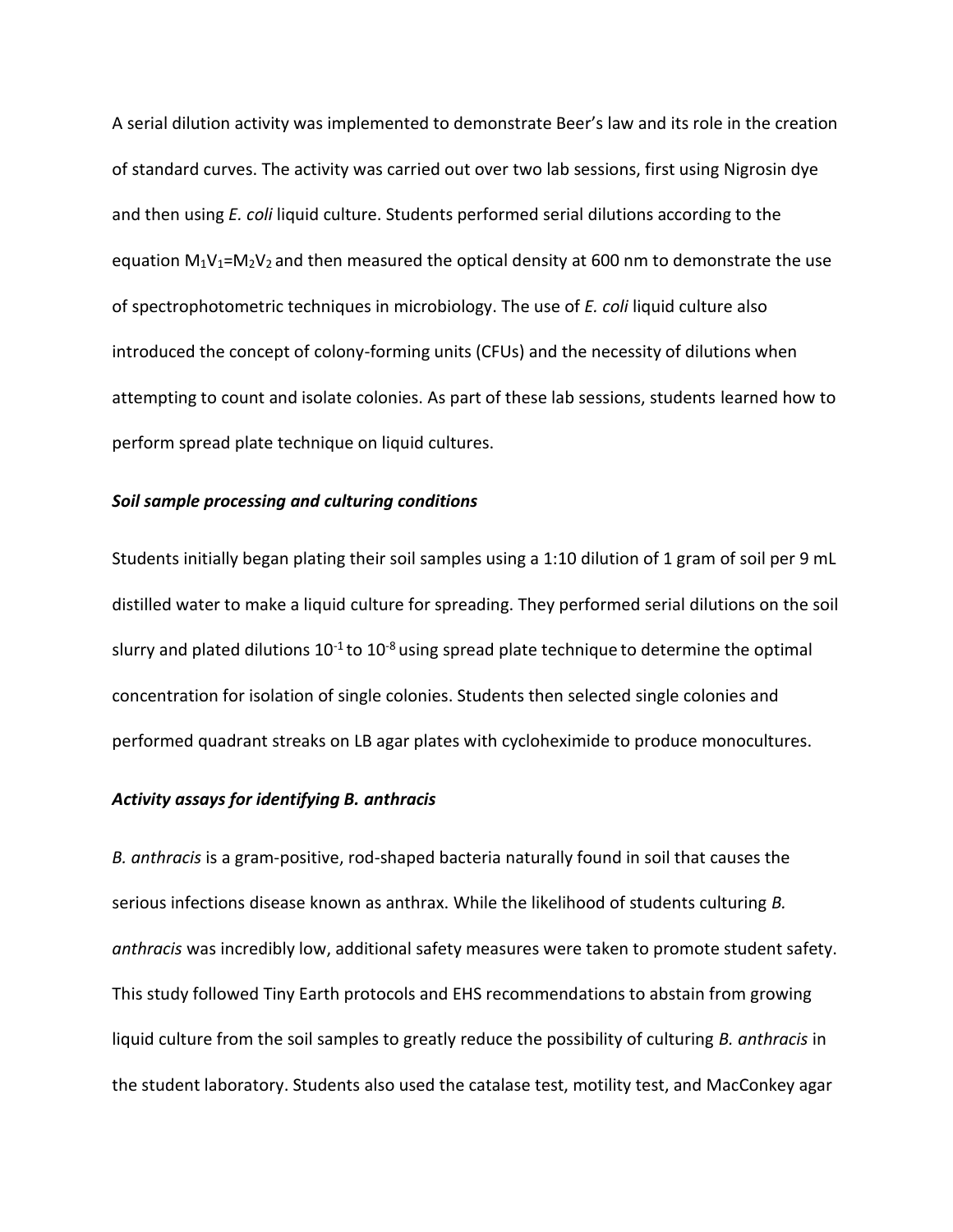activity assays, along with known bacteria controls, to screen their isolated cultures against *B. anthracis* to practice experimental design and learn other assay techniques.

#### *Screening for antibiotic activity*

The Tiny Earth curriculum asks students to screen for potential antibiotic activity against a specific subset of antibiotic-resistant bacteria known as the ESKAPE pathogens. The ESKAPE pathogens are *Enterococcus faecium, Staphylococcus aureus, Klebsiella pneumoniae, Acinetobacter baumannii, Pseudomonas aeruginosa, and Enterobacter species.* Non-pathogenic relatives of these bacteria deemed to be "safe relatives" were used to test soil sample cultures for antibiotic activity. For this study, the first round of screening was performed against *E. coli (*safe relative to *Klebsiella* species) and *S. epidermidis* (safe relative to the *S. aureus)*. A pick-andpatch method was used to generate antibiotic screening plates by examining the effects of students' monocultured bacteria on the growth of an *E. coli* lawn.

Samples with potential antibiotic activity will be submitted for colony PCR for identification.

#### *Screening for antibiotic resistance*

An antibiotic disk diffusion test was used to visualize monoculture antibiotic insensitivity and antibiotic resistance. K-12 *E. coli*, as well as an ampicillin-resistant *E. coli* strain and streptomycin-resistant *E. coli* strain, were cultured in the presence of ampicillin and streptomycin antibiotic disks to observe inhibitory effects of the antibiotics.

#### *Assessing student science identities, skills, and content gains*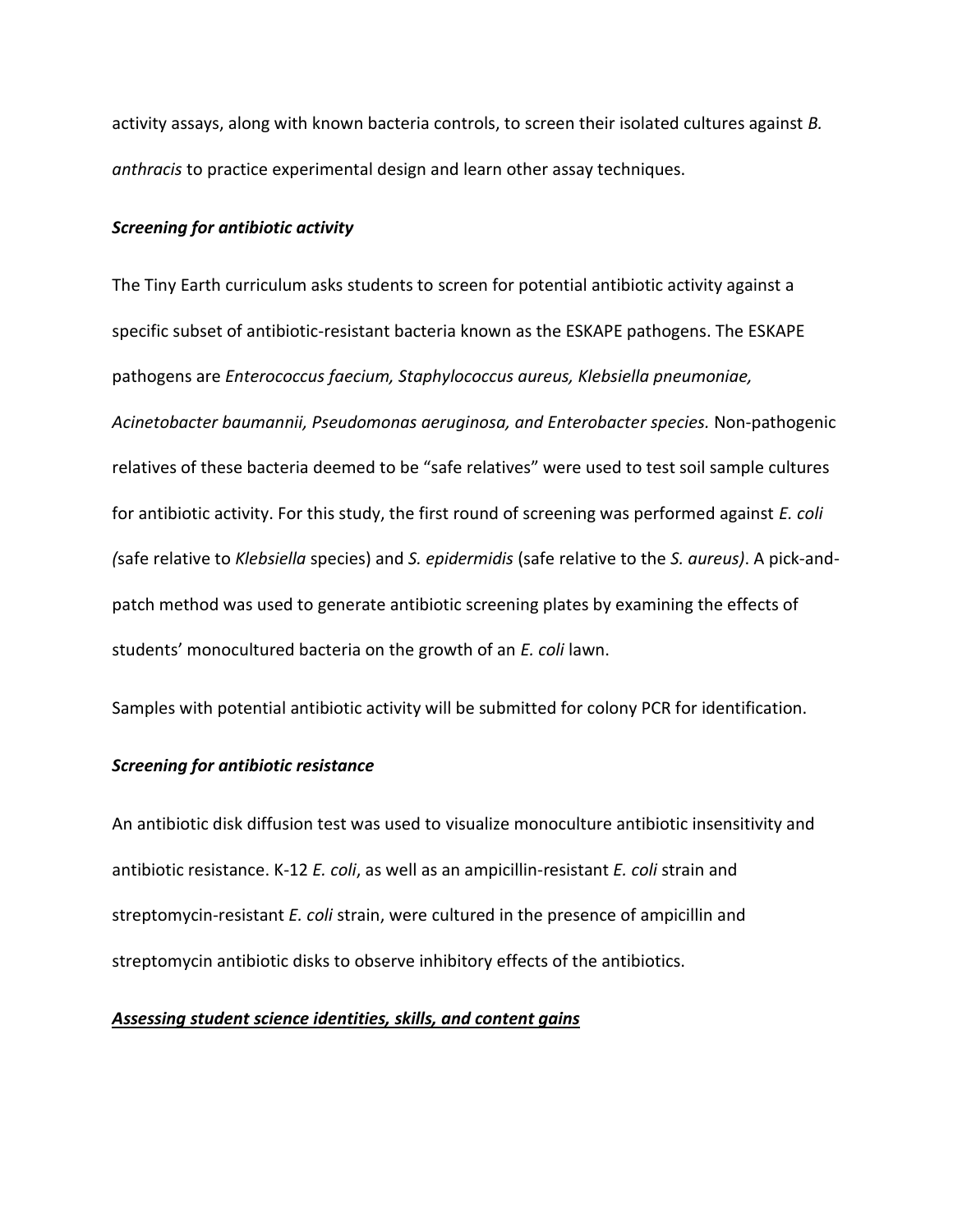The previously validated experimental design tool (EDAT) was used as a pre-project assessment worksheet to serve as a baseline measurement for scientific experimental design skills (6). Additionally, a formative assessment derived from a 2012 rat empathy study was completed mid-curriculum to formally teach and reinforce key experimental design elements, including generating hypotheses, defining experimental controls, as well as labeling independent and dependent variables of an experiment (7). The worksheet was also used to practice scientific brainstorming and cartooning in a collaborative setting. At the conclusion of the project, students will also complete a variety of assessments to determine any post-gains that potentially correlate with completing the adapted Tiny Earth curriculum. This includes completing (i) a post-EDAT assessment worksheet to probe gains in experimental design skills and (ii) two Likert-based self-assessment surveys including a modified learning gains assessment based on the student assessed learning gains tool (i.e., SALG), and a modified version of the Student Self-Rated Abilities, Attitudes, and Beliefs Survey, (i.e., SAAB); Both surveys assess various aspects of science identity and experimental design skills, and ongoing efforts are being made to adapt these tools to address specific aspects of the Tiny Earth curriculum (8). In addition, we are currently developing an open-ended response sub-section, which will enable students to further elaborate on their experiences.

#### **Results**

Currently, two of the three students have submitted their pre-EDAT assessment (The remaining pre-EDAT assessment has been completed, but the student has not yet submitted it. See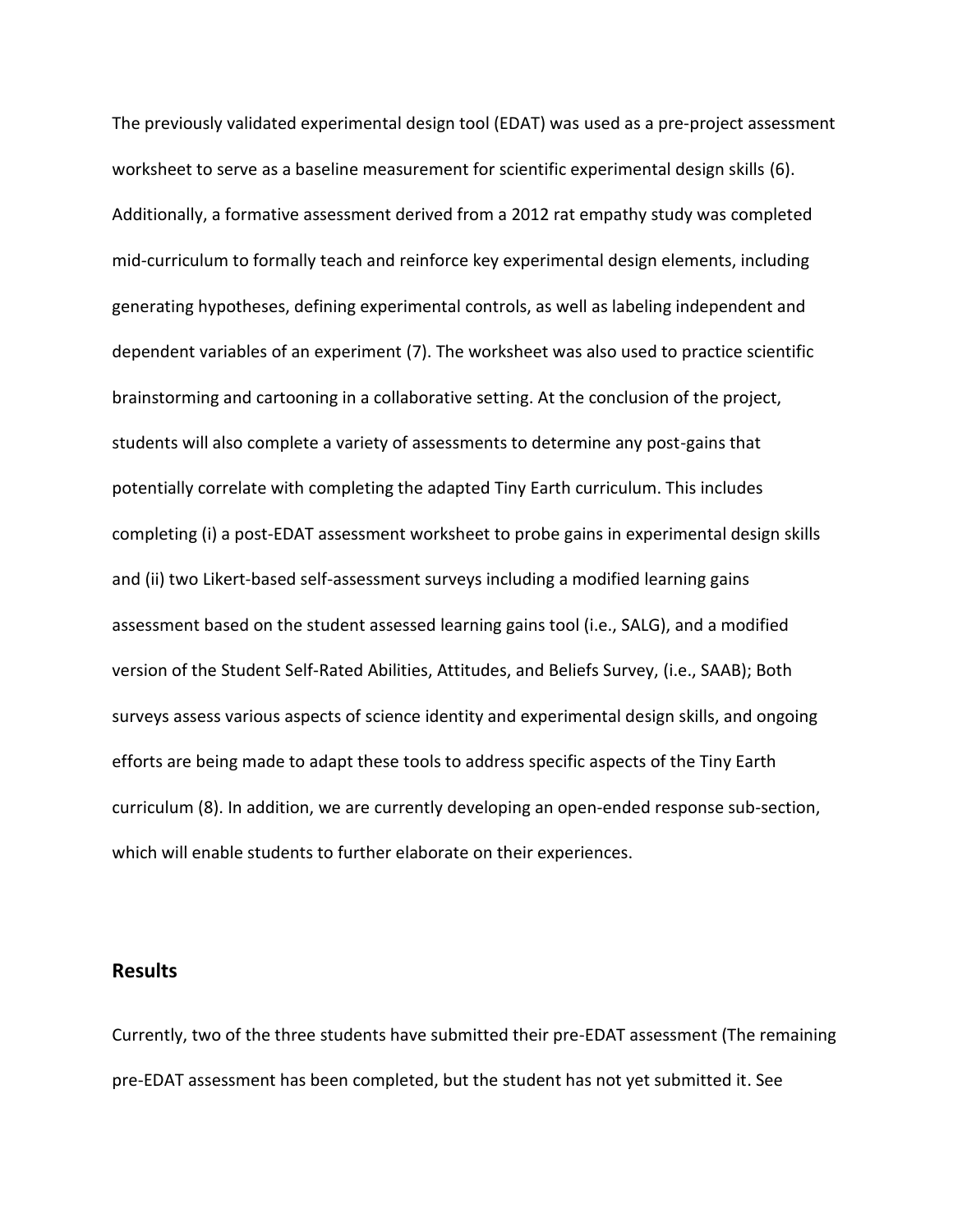supplemental data); Based on the submitted results, both students were familiar with and comfortable with the concepts of experimental design. One student pointed out the need for a (negative) control and indicated some variables that would need to be held constant in the experiment. The other student made reference to the need for a metric for measuring the dependent variable and the complicated factors that could influence that criterion. The shared sense with both responses was that the students had learned or been taught the general components of experimentation but had not been asked to creatively design an experiment themselves before.

Currently, educational post-project assessment results and complete antibiotic activity results from student soil samples are unavailable. Select sample result photos from the UNL Microbiology Department are included as proof of concept. Two student photos from the current stage of testing are also included, although complete identification data from these samples is not yet available. Students will complete the post-project assessment and submit potential antibiotic producers for colony PCR in early April.



*Figure 1: A soil sample cultured on TSA medium. Photo courtesy of UNL Microbiology Department*

*Figure 2: A soil sample cultured on TSA medium + ampicillin. Photo courtesy of UNL Microbiology Department*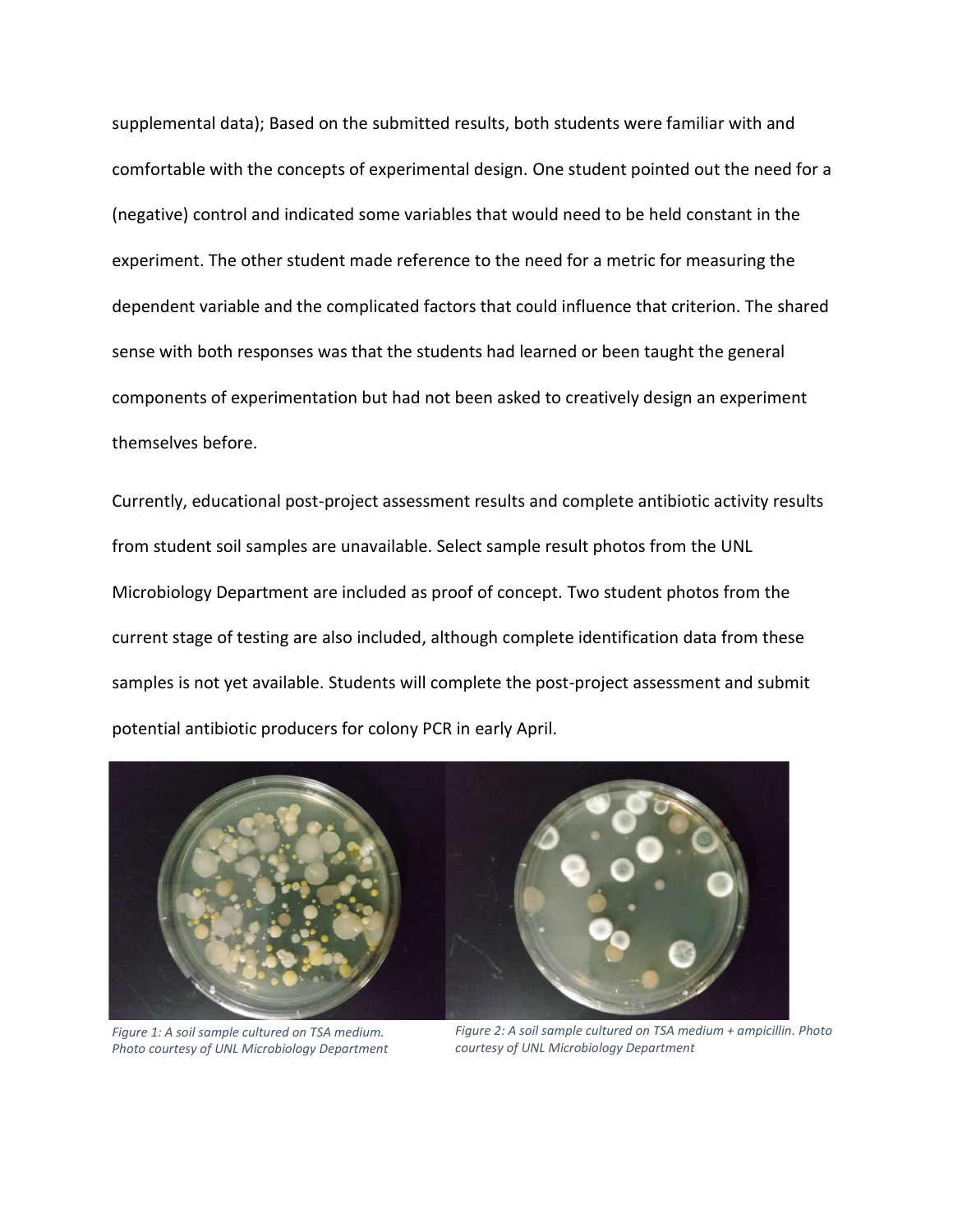

*Figure 3: Antibiotic screening test with bacterial lawn. Note zones of inhibition around select colonies. Photo courtesy of UNL Microbiology Department*



*Figure 4: Colony master plate from student unknown soil Figure 5: Antibiotic screening test performed with samples*

*student unknown soil sample colonies compared to a streptomycin disk. Note slight reduction in growth of E. coli lawn around black colonies in top right section of the plate.*

### **Discussion and Conclusion**

Current analysis of the results is limited by time constraints of this report versus the timeline of

the overall project. However, qualitative observations of the students during laboratory

sessions suggest that progress is being achieved in all three aims.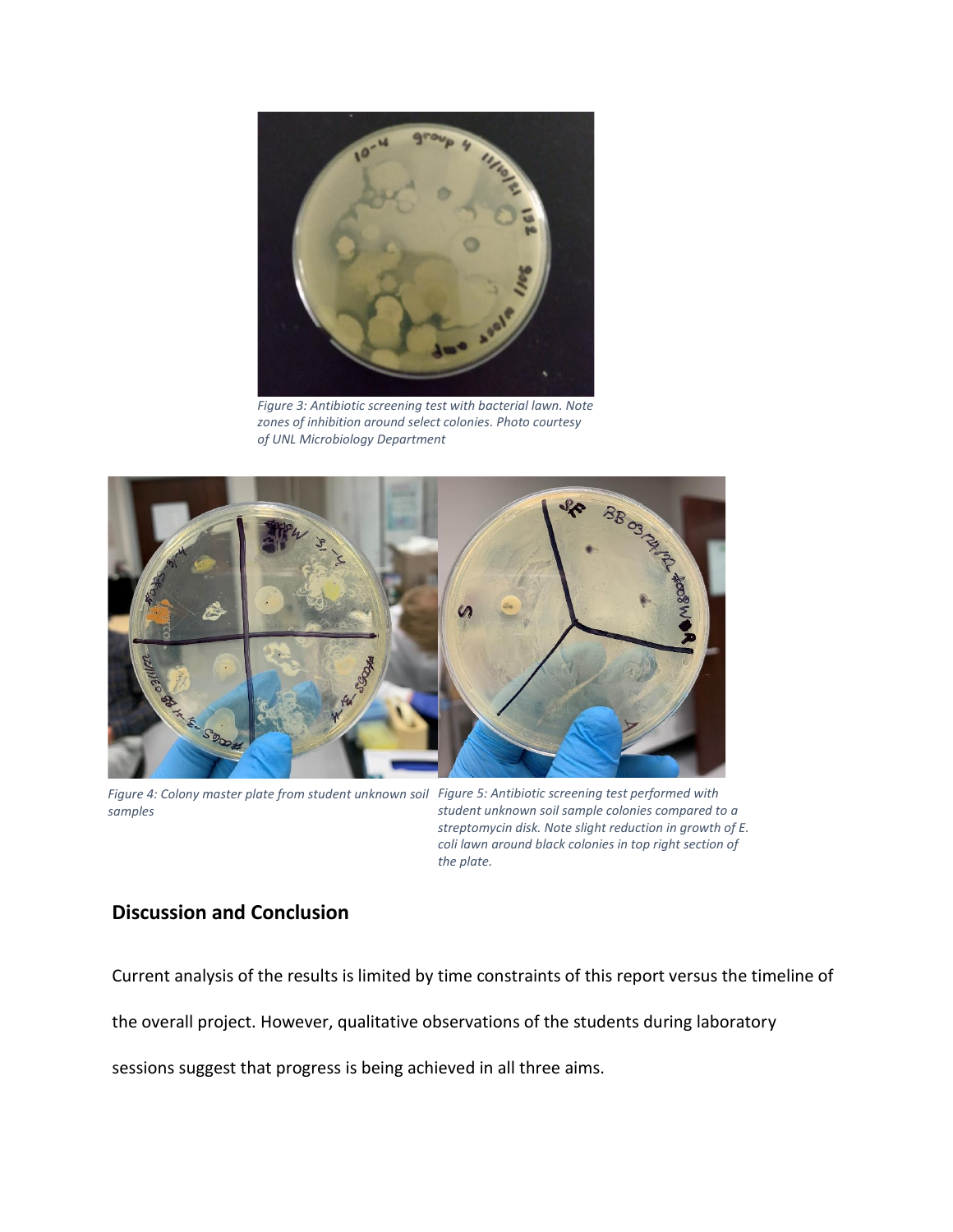## **Gains towards achieving Aim I: Develop basic student laboratory competencies in microbiology, while screening for novel (soil) antibiotic producers/resisters**

During the first spread plate exercise, the plates developed contamination likely due to errors made during the plating protocol. After a discussion about potential sources of contamination and error, students independently adjusted their techniques and began more consistently wiping down the lab bench area and exercising greater caution while plates and samples were exposed to the air. These changes were associated with improved plating technique and diminished contamination issues. Another example of student improvement in laboratory competency was observed when students were culturing their soil samples: Initial attempts to isolate single colonies to make monocultures had limited success but following repeated trials of plating the soil produced better growth. While there are several unknowns related to the soil samples themselves, such as the overall effects of different storage methods and different properties of the soil taken from different locations, successive attempts on every protocol produced more viable results. This suggests that the students developed familiarity with the procedures such that they made conscious adjustments to reduce error and optimize techniques with repeated trials. Additionally, students are currently beginning to screen for antibiotic activity/identifying AMR.

#### **Gains towards achieving Aim II: Develop student experimental design skills**

At the beginning of the project, students were familiar with the need for controls in experimental design but did not have a fully developed understanding of positive versus negative controls. They initially struggled in recognizing whether a control was positive or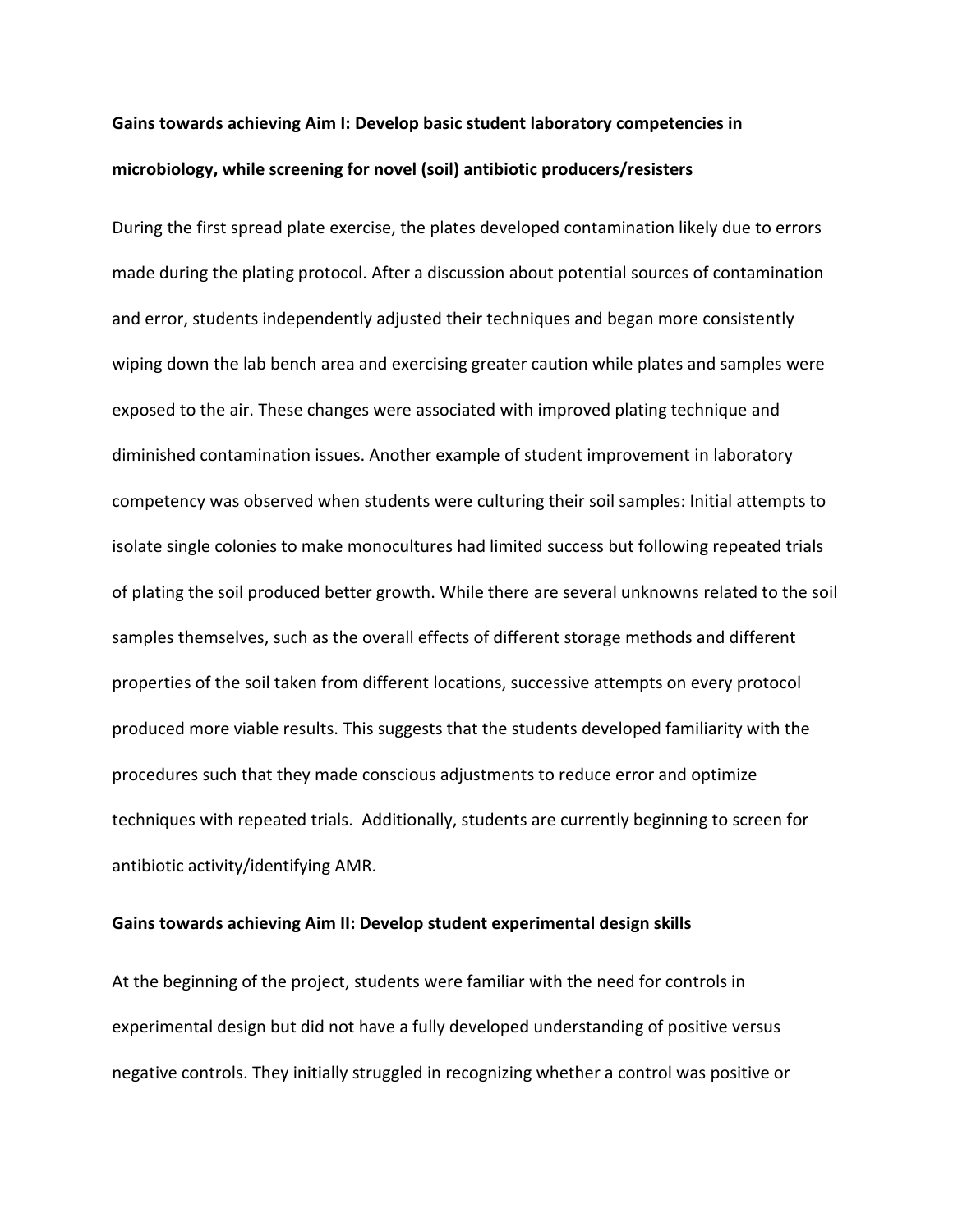negative and had difficulty predicting what results would be expected from each control in successful or unsuccessful experiments. After a group discussion, they had the opportunity to practice recognizing controls and predict results in the form of the motility and catalase tests and the MacConkey agar activity. After the second lab session working with the assays, students were better able to articulate the role of positive and negative controls in laboratory discussions. They could identify both types of control in successful activity assays, where the identities of the controls (but not necessarily their role in the experiment) were provided. Additionally, they were able to use their understanding of the implications of positive and negative controls to troubleshoot an unsuccessful experimental antibiotic screening. In the initial run of antibiotic screening, the plates did not demonstrate bacterial growth of the *E. coli*  lawn. In discussion, students recognized that this was a failure of the positive control and that it suggested error with the experimental system which we ultimately attributed to a dead *E. coli*  liquid culture.

#### **Gains towards achieving AIM III: Promote a positive student science identity**

Based on qualitative observation, students have become more comfortable in the laboratory setting and, consequently, have developed a greater sense of inquiry and investment in their projects. When students had questions in the first couple of weeks, they were primarily questions about *what* to do, but over the course of the project, their questions have become more about *why* they are supposed to perform protocols in certain ways. Moreover, they have started making suggestions and giving input as to how to approach certain protocols. When prompted, the students have played more active roles in group brainstorming during error analysis, responding to open-ended questions with less hesitancy and more creativity. During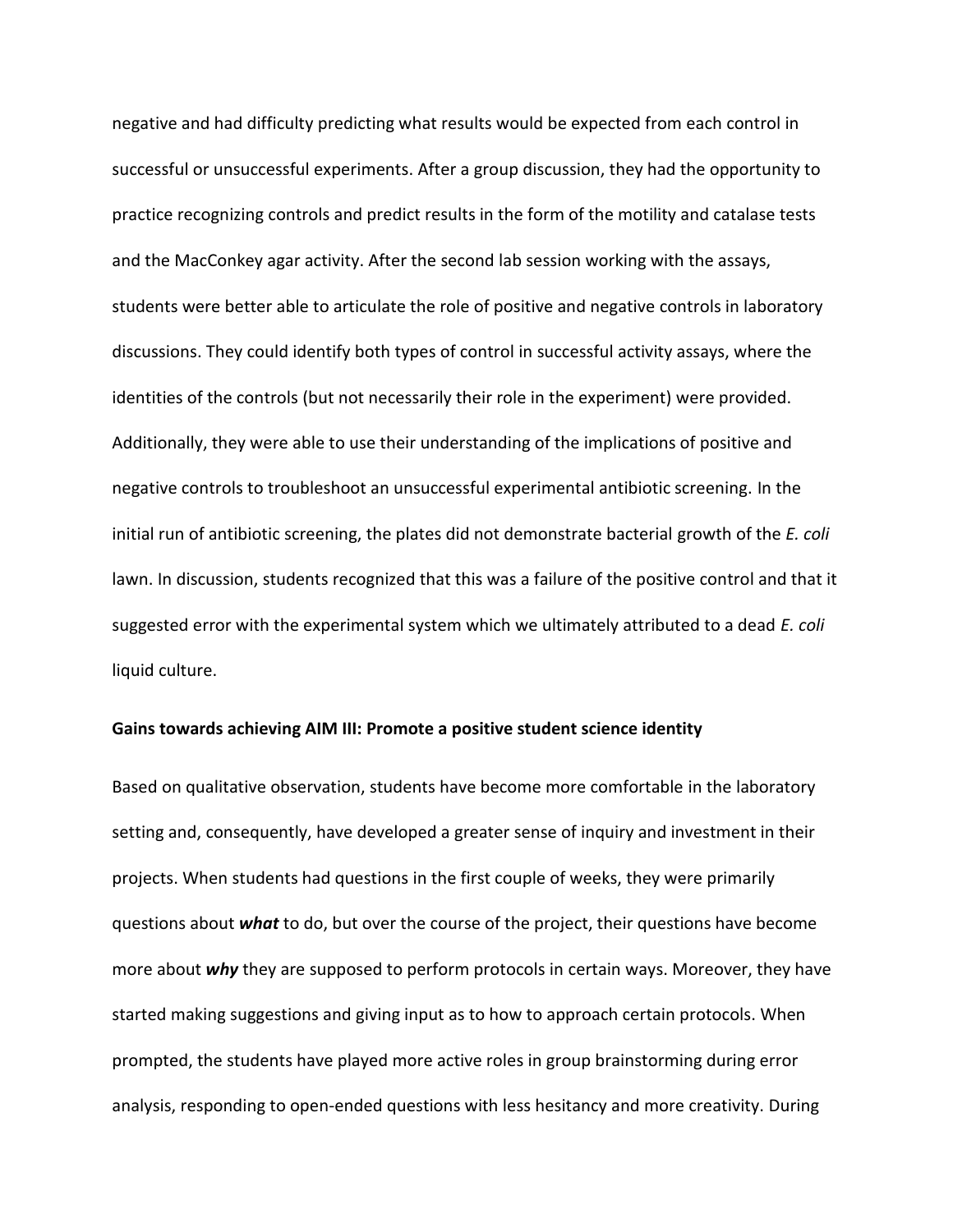an informal discussion, the students explicitly reported feeling more confident in the laboratory and personal areas of growth over the course of the project. While these observations are limited by researcher perspective, the students' future responses to the post-project student attitude surveys may provide more detailed information about the students' perception of any scientific and educational growth.

As this program was a pilot study, there were limitations to the study that must be addressed. One of the most challenging elements in obtaining results was the organization and coordination of meeting times. Initially, the students were only able to attend laboratory sessions once or twice a month. This made it difficult to reinforce techniques and discussion topics because the material was not consistently relevant to the students. Another difficulty with the timing was the long delay between beginning the project and seeing experimental results. The project was always directed toward screening soil samples, but it was multiple lab sessions and four months before students could begin working with their collected samples. While this was in part due to the time it took for students to become comfortable with basic lab techniques such as pipetting and plating, it seems this delay could have been reduced with greater consistency and frequency in initial lab sessions. Another element of this as a pilot study is that it is limited to a small sample size of three students. It is unclear how these educational gains would translate to a larger representative setting, and it is difficult to measure educational gains in a quantifiable way even with the three current students. Additionally, these specific students already came from strong science backgrounds as of a science-centered high school program. Thus some of the gains observed may have accelerated or assisted by pre-existing interest in the field. Still, the observable gains in competency and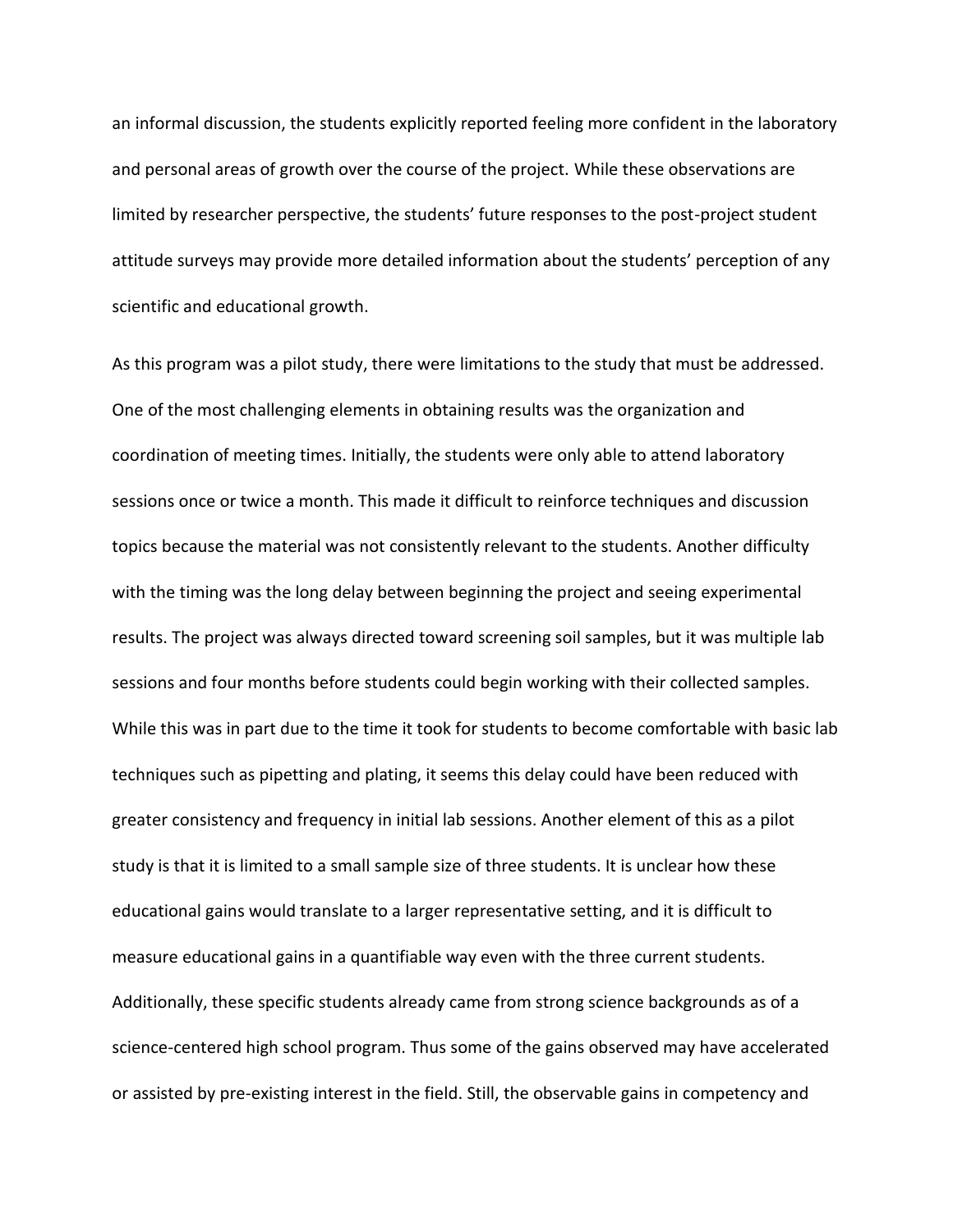confidence in the lab setting are not insignificant. While further results and an expanded study will be needed, the current findings suggest this authentic research experience *has* improved student attitudes and experimental design skills. This study has also determined that the Tiny Earth Project specifically can be translated to a high school audience. The project has both the approachability and flexibility to promote student engagement while also giving students the opportunity to ask questions and make educated decisions about their experiments based on those inquiries. Expanded studies will be needed in the future to determine how successes in this project will translate to a larger setting, but current findings suggest that these ideas are worth further investigation.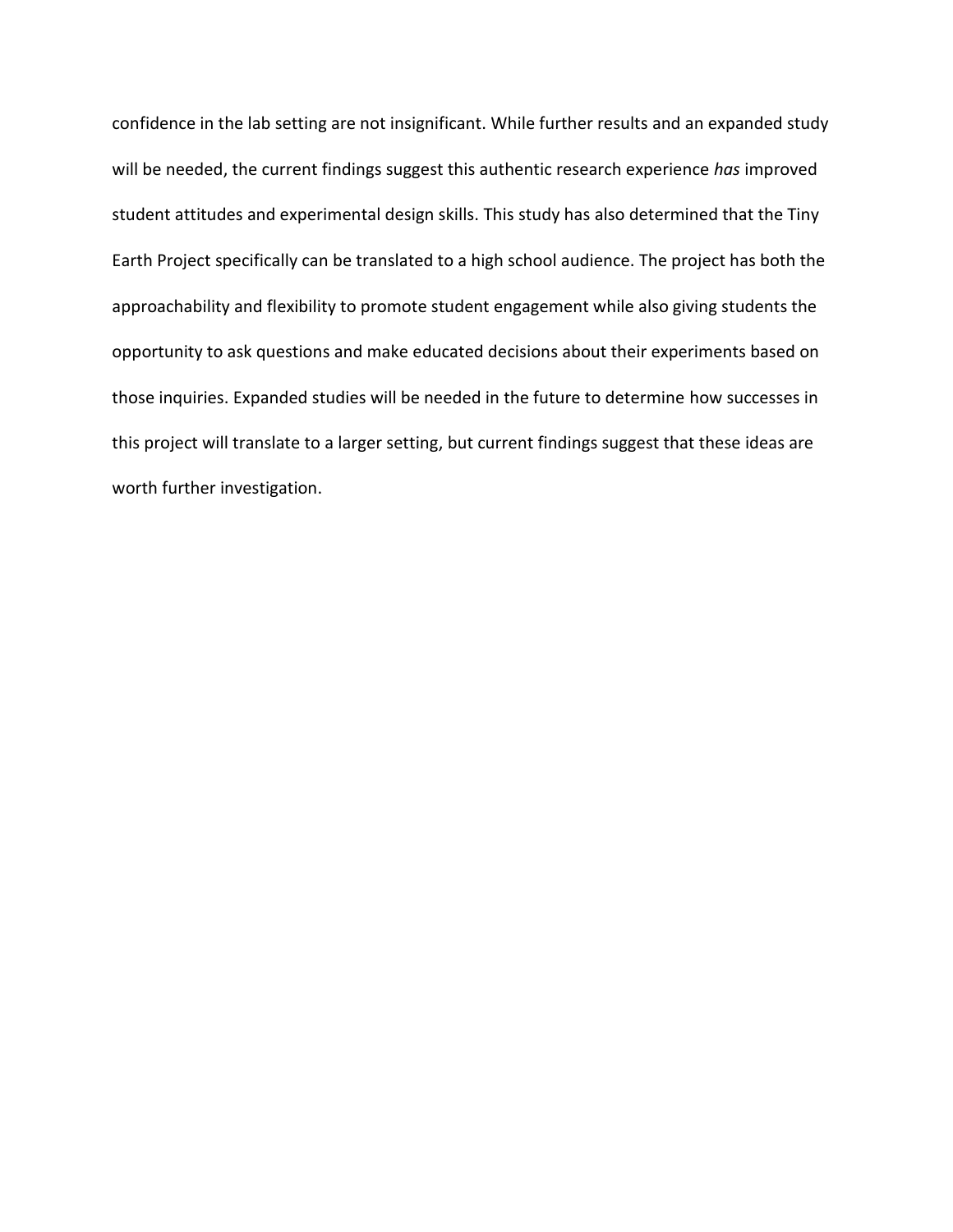### **References**

- 1. Cooper KM, Soneral PAG, Brownell SE. 2017. Define Your Goals Before You Design a CURE: A Call to Use Backward Design in Planning Course-Based Undergraduate Research Experiences. J Microbiol Biol Educ 18.
- 2. Prevention C for DC and. 2019. Antibiotic Resistance Threats in the United States, 2019.
- 3. Lewis K. 2020. The Science of Antibiotic Discovery. Cell 181:29–45.
- 4. Lewis K. 2013. Platforms for antibiotic discovery. Nat Rev Drug Discov 12:371–387.
- 5. Amanda H, G. CM, D. AD, L. LG, Manuel G, Jen H, Luis B, Mara B, L. DM, Kamiyah C, Renee E, Alyssa G, Orli J, I. PJH, Brody R, Tiffany T, Simon H, Carol B-S, E. BJ, A. PP, Debra D, Joanna K, Joshua P, L. SN, J. MN, C. DP, Sarah M, A. BN, Jo H, Joerg G. 2022. Tiny Earth: A Big Idea for STEM Education and Antibiotic Discovery. MBio 12:e03432-20.
- 6. Sirum K, Humburg J. 2011. The Experimental Design Ability Test (EDAT). Bioscene 8.
- 7. Ben-Ami Bartal I, Decety J, Mason P. 2011. Empathy and pro-social behavior in rats. Science 334:1427–1430.
- 8. Alison K, Kristy K, Sally H. 2022. A Single, Narrowly Focused CREATE Primary Literature Module Evokes Gains in Genetics Students' Self-Efficacy and Understanding of the Research Process. J Microbiol & amp; Biol Educ 21:100.